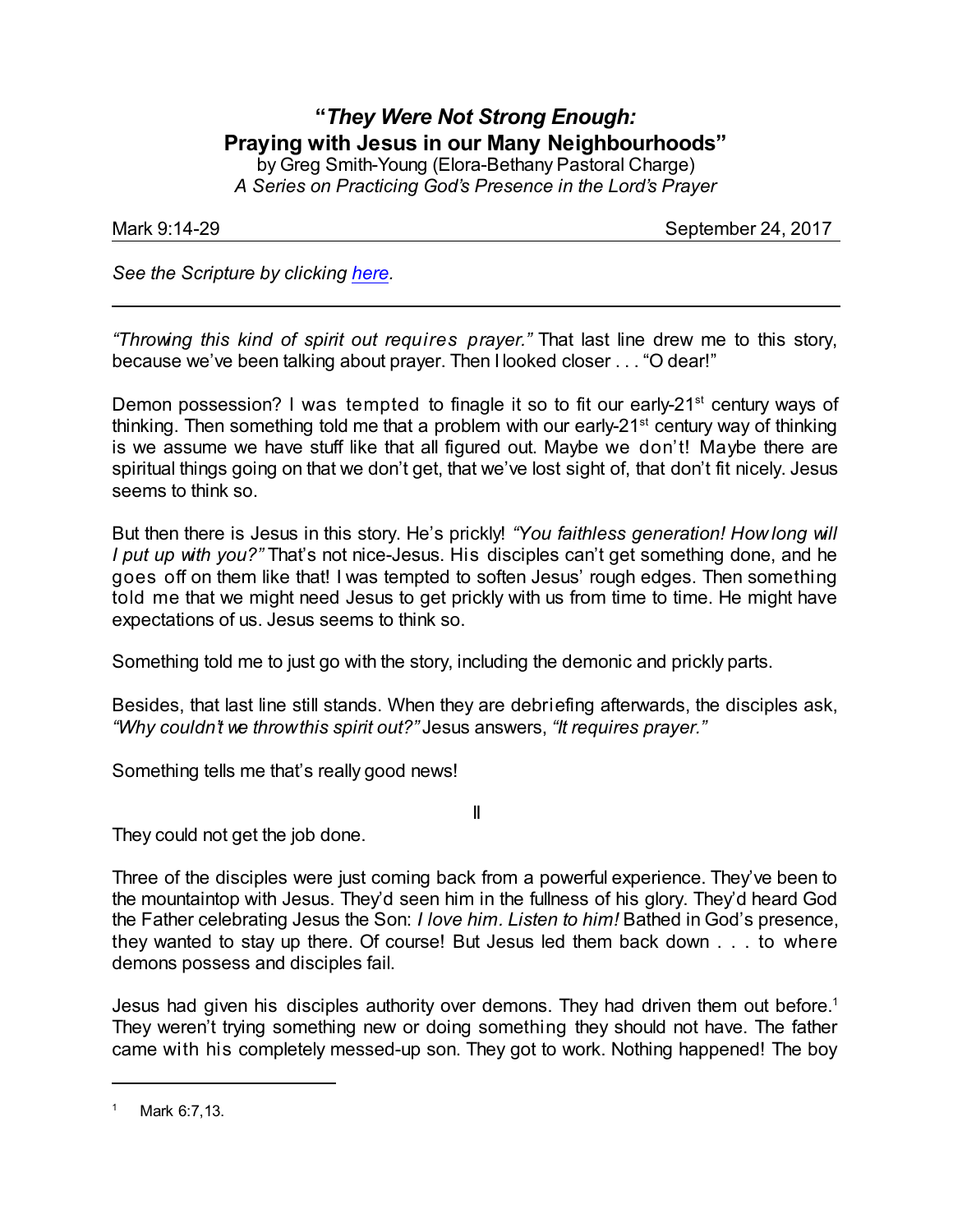was still a mess. The father, more distressed.

Dad was not the problem. You heard him cry to Jesus: *"I have faith! Help my lack of faith!" "I trust! Help my mistrust!"* We are drawn to him. In him we see ourselves. We are mixes of belief and doubt, trust and fear. That dad speaks for us.

The dad was not the problem. Jesus' disciples were.

I picture them madly trying out different magical words. Experimenting with one hand raised, then two. *"Use this scripture. No, that one."* But its not that they had the wrong technique. It was something about their faith, their trust, that left them powerless, and Jesus shaking his head.

And it had something to do with prayer. That's really good news!

III

*"They were not strong enough."* That's bone-chilling-scary! <sup>2</sup> Because it is true, about disciples of Jesus, and not just those first ones. *"Not strong enough."*

We come together as Jesus' people in this place, gathering to worship. We are lifted by singing (usually). We are strengthened by praying (often). The minister inspires us (sometimes). He goes on about how what happens here on our little Sunday-morning mountaintop will lead us out into our many neighbourhoods: the places and communities where we will be doing life this week. What God does for us here strengthens us for what will happen out there.

We come down from that mountaintop . . . *"They were not strong enough."*

We are not making the difference we intend to. Things are not changing for the better like we expected. Conflict keeps bubbling up. We get into tussles about the silliest things, with uttermost seriousness. Decisions we make with good hearts and well-thought-out reasons end up wrong and hurtful. Even when we see a success and are celebrating, another crisis is sneaking in with a sinister "Surprise!"

So we try things differently. Adjust this. Tweak that. Form a committee. Set up a task group. Make better policy. Sign a petition. Go to a conference.

And we fizzle out, with the fanfare of an un-knotted-balloon, let go.

*"Go make a diff 'rence. We can make a diff 'rence. Go make a diff 'rence in the world."*

<sup>&</sup>lt;sup>2</sup> Ched Myers, Who Will Roll Away the Stone? Discipleship Queries for First World Christians. (Maryknoll, NY: Orbis, 1994), 76.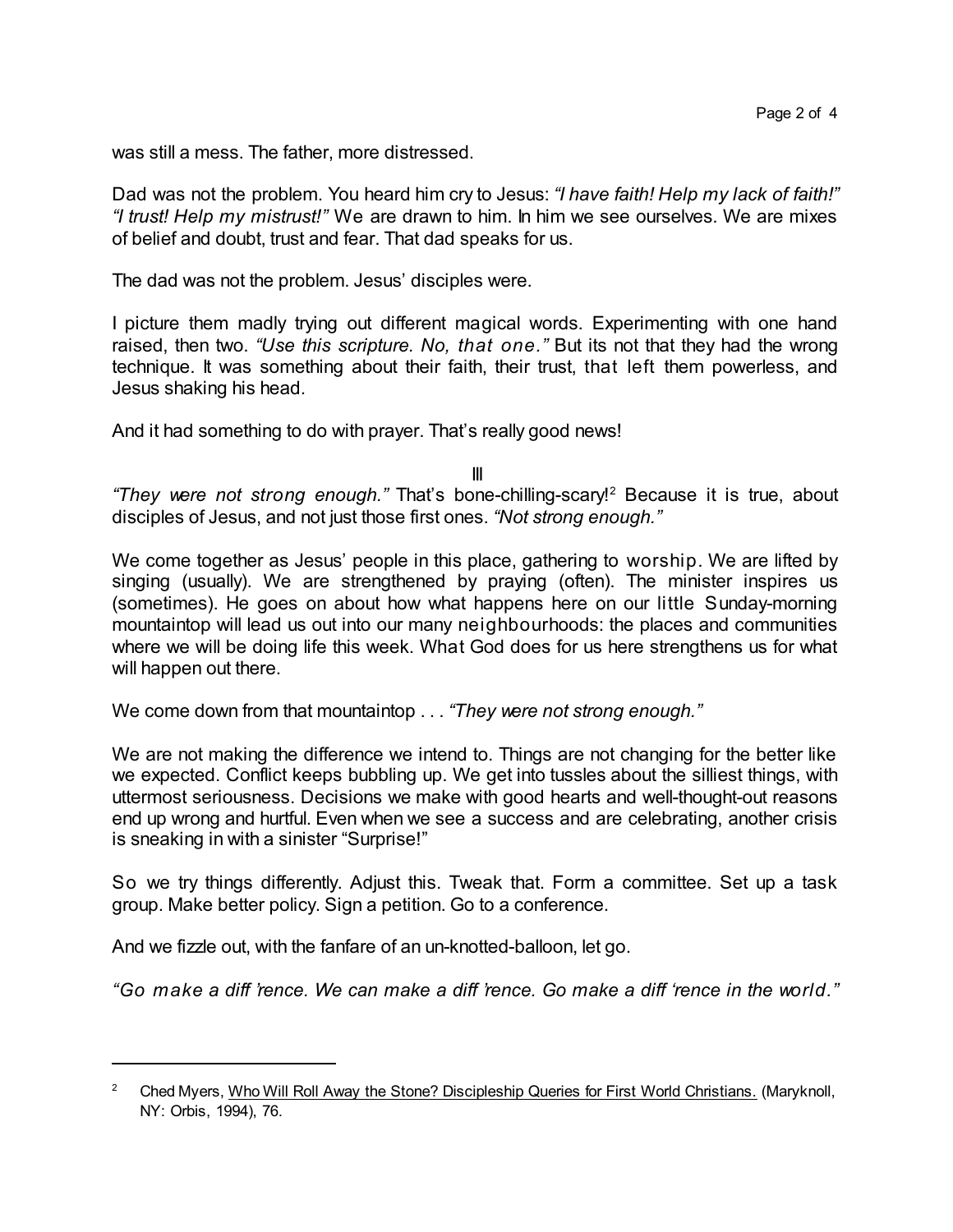Sometimes we sing that song. $3$ 

I've tried. But some demons! They won't get thrown out.

*"They were not strong enough."*

IV

Jesus gave them authority to throw out whatever steals God's peace from people and neighbourhoods. He sent them to do this. And they had success!<sup>4</sup> Imagine, dealing with demons. They must have felt a bit freaked-out, and great!

I don't think I've every thrown out a demon. (Maybe I expect too little of God.) Still, I've got power. I have influence. I have success. Do you have power, influence and success, in big ways and small ways? Ours is a nation of great wealth. A country that beats the odds. A culture that's about progress. A world with knowledge, abilities, resources and confidence. Of course the challenges are huge. But when do we ever admit defeat? *"Can we fix it? Yes we can!" 5*

But *"they were not strong enough."*

Jesus' first disciples fooled themselves into thinking that the gift Jesus had given them was under their control, that the mission to which Jesus had summoned them was theirs to manage, that they had the ability, they had the power, they had the commitment to get things done. $6$ 

Jesus called them "*faithless*."

It requires prayer, he insisted.

That's really good news!

 $\mathcal{V}$ 

The Lord's Prayer. We've been "perching" on the Lord's Prayer these weeks. When Jesus' disciples asked him how to pray, he taught them his prayer.

When we pray our Master's Prayer, we are submitting ...

- we are submitting everything we are doing;
- we are submitting every gift we have and ability we enjoy;

<sup>&</sup>lt;sup>3</sup> "Go, Make a Diffrence" by Steve Angrisan and Tom Tomaszek (1997). See <u>More Voices</u> (Toronto: United Church Publishing House, 2007), 209.

<sup>4</sup> Mark 6:13.

<sup>&</sup>lt;sup>5</sup> The catchphrase of "Bob the Builder," a children's television show. [https://en.wikipedia.org/wiki/Bob\\_the\\_Builder](https://en.wikipedia.org/wiki/Bob_the_Builder)\_

<sup>6</sup> Fitch, 174.